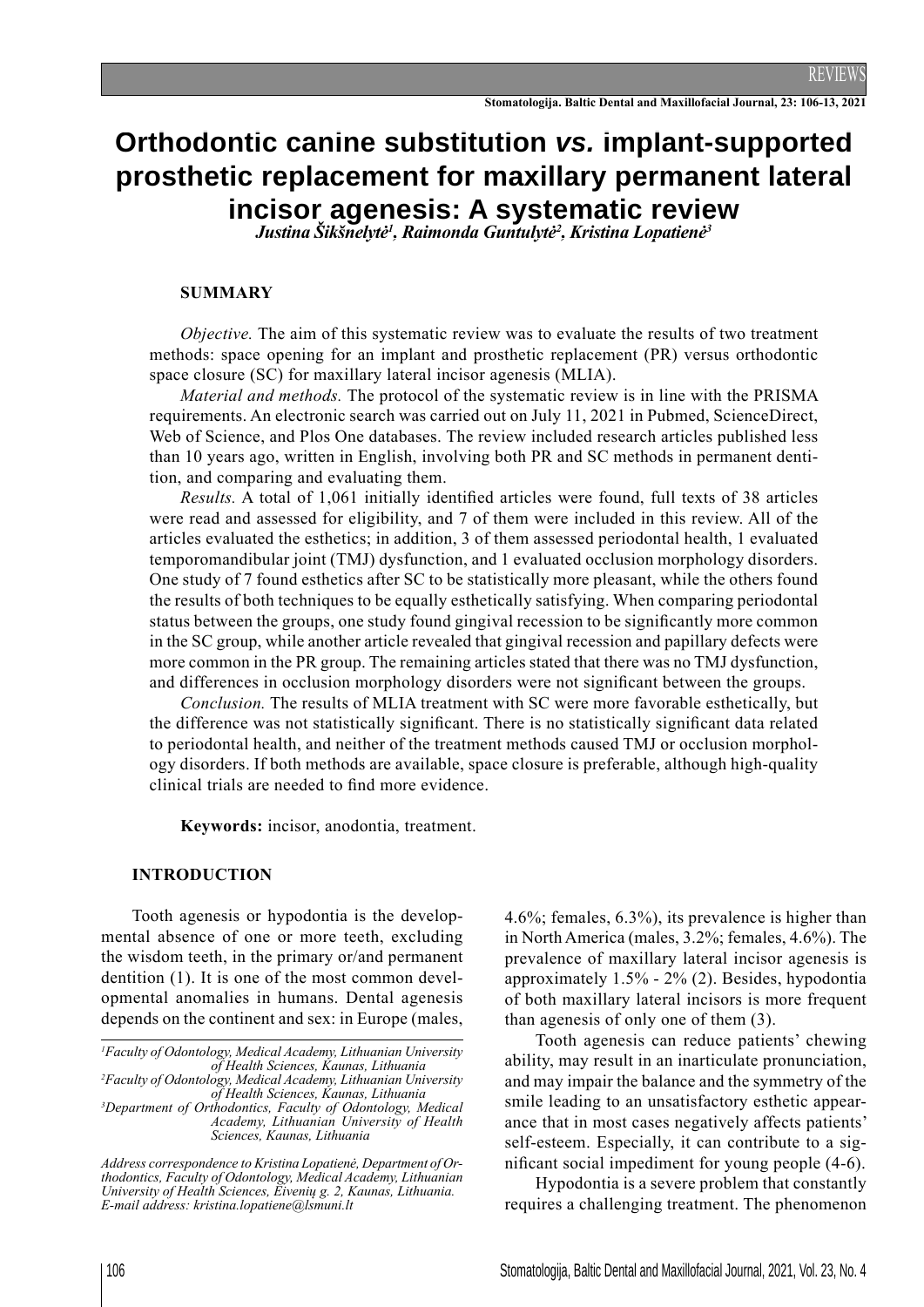of tooth agenesis in the anterosuperior region has always concerned and engaged multidisciplinary teams of dental professionals and patients as it is an aesthetic dilemma.

For this reason, the demand for treatment of patients with hypodontia in the anterior segment is high, and highly satisfactory results can be achieved in these patients if procedures are carefully planned and performed with an interdisciplinary approach. Such treatment can restore the patient's esthetics and function, thus increasing the patient's self-confidence and improving interpersonal relationships (1). However, it requires a multidisciplinary team with the participation of an orthodontist, a prosthodontic surgeon, and an oral surgeon (7), the purpose being to restore the smile in terms of both function and esthetics. Some factors, including free space in the dental arch and alveolar bone, occlusion, profile, inclination of the incisors, and exposure of the gingiva, must be considered when planning the treatment. Maxillary lateral incisor agenesis has two of the main and wellestablished treatment options: 1) space opening for an implant and prosthetic replacement (PR) or 2) space closure (SC) with canine mesialization. There are some controversies in the literature regarding the assessment of the SC and PR methods.

Discussions continue on which approach allows for reaching better long-term results with regard to the patient's esthetics, periodontal health, and function (8). There are numerous articles on this subject. However, most of them are articles of opinion, case reports and case series, narrative reviews or studies with a single post-intervention evaluation and noncomparable control groups with a high risk of bias (9-11). In addition, the reviews are compiled of rather outdated studies. Consequently, there was a need for updating the search and reviewing the latest studies associated with this topic and for investigating if there are any new insights and significant evidence to prove which of the two treatment methods (space opening for implant and prosthetic replacement (PR) or space closure (SC) with canine mesialization) is better for maxillary lateral incisor agenesis (MLIA).

The aim of this systematic review was to assess two treatment alternatives: orthodontic space closure and implant-supported dental prostheses for patients with maxillary lateral incisor agenesis by comparing the esthetic, occlusal (functional), and periodontal results.

# **MATERIAL AND METHODS**

The PRISMA selection criteria (Preferred Reporting Item for Systematic Review and MetaAnalyzes) were used for this systematic review (12) (Figure).

## **Protocol registration**

The study protocol was not registered.

## **Eligibility criteria**

1. Clinical studies that involve both PR and SC methods in permanent dentition, comparing and evaluating them.

2. Studies reporting the results — occlusal, periodontal, or esthetic aspects — of the different prosthetic treatments with orthodontic space opening for patients with maxillary lateral incisor agenesis, unilateral or bilateral, in the permanent dentition. In the space closure modality, only patients treated with fixed orthodontic appliances had to be included.

3. Articles with full text availability.

4. Research articles published less than 10 years ago.

## **PICOs**

The clinical question was created using Population, Intervention, Comparison, and Outcomes (PICOs) format.

## *Population*

Patients with unilateral or bilateral maxillary permanent lateral incisor hypodontia.

## *Intervention*

Treatment of maxillary lateral incisor agenesis by orthodontic space closure and canine mesialization.

# *Comparison*

Replacing missing lateral incisors using implants and implant-supported crowns.

#### *Outcomes*

Esthetic and periodontal assessment, and evaluation of TMJ and occlusion morphology disorders.

## **Exclusion criteria**

1. Case series, case reports, systematic reviews, conference abstracts, and opinion articles.

2. Animal, in vitro studies.

3. Tooth loss because of a trauma or caries (these can cause bone resorption and confuse periodontal results).

4. Subjects with syndromes, cleft lip and palate, absence of other teeth in the maxilla, or having other dental anomalies.

5. Human trials with missing information or unclear data.

## **Information sources**

An electronic search was carried out in Pubmed, ScienceDirect, Web of Science, and Plos One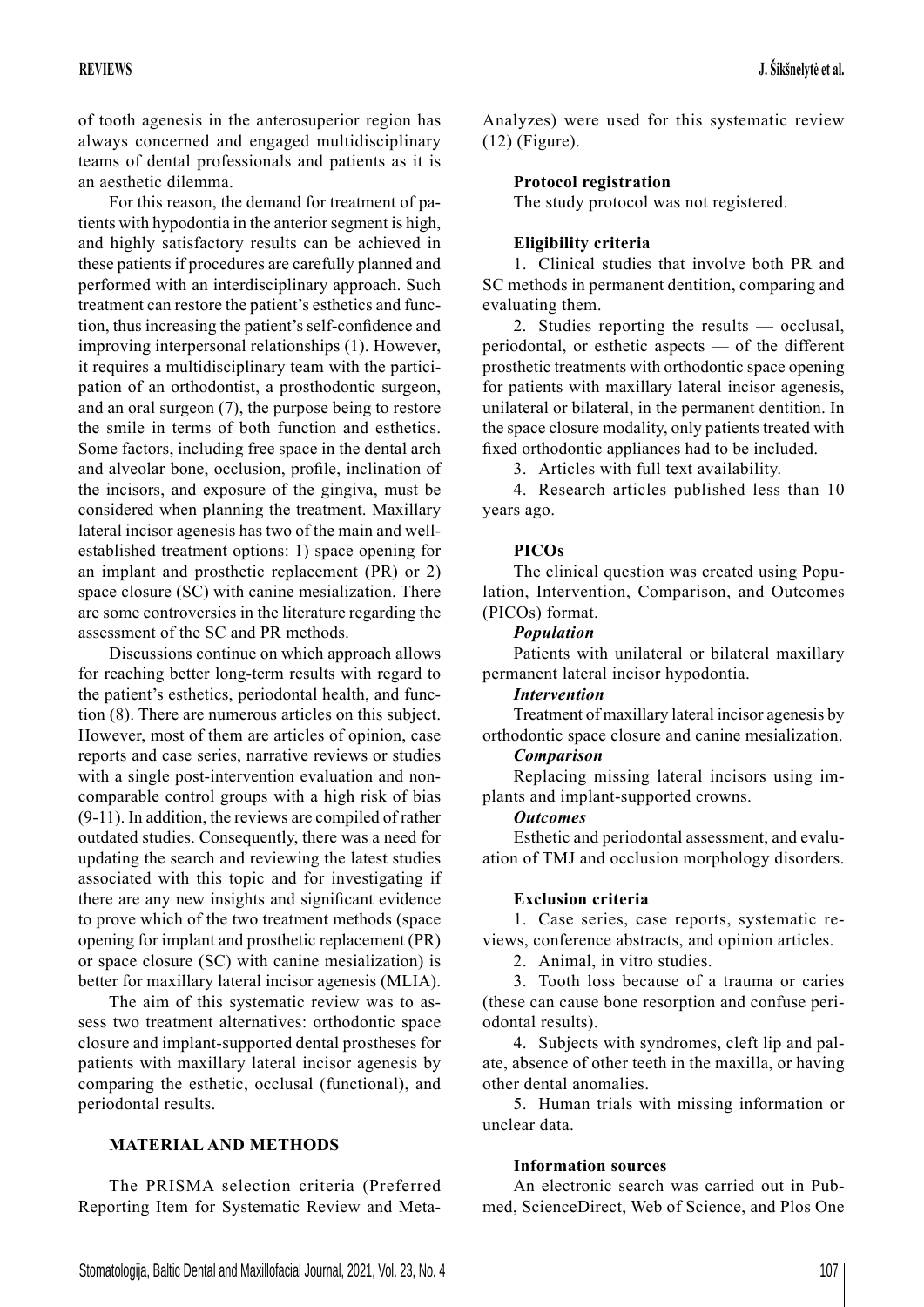

## PRISMA Flow Diagram Searched on July 11, 2021

Fig. Preferred Reporting Items for Systematic Reviews and Meta-Analyses (PRISMA) flowchart for the process of the selection of literature for systematic review (19).

databases to find articles published in English up to July 11, 2021.

## **Search strategy**

The following combinations of search terms were used: "Incisor"[MeSH Terms] AND "anodontia"[MeSH Terms] AND "treatment". All references were managed by using reference manager software, and duplicates were removed (RefWorks-COS and Zotero).

# **Study selection**

Study selection was completed in two phases. In the first phase, the suitability of the articles based on the selection criteria was determined by two independent researchers after screening the titles and

abstracts of the studies identified in all the electronic databases. In the second phase, full-text articles were assessed by the reviewers to approve their final selection. Any disagreement was resolved through a discussion, and a third person was involved when necessary.

## **Data collection process and data items**

Data collection was conducted by the two authors, and all the information was screened to verify the fullness of the retrieved data. Once again, disagreements between the researchers were resolved by re-examining the studies until the agreement was reached. The data extraction included the following items: general information (name of the authors, the year of publication, and type of the study), the size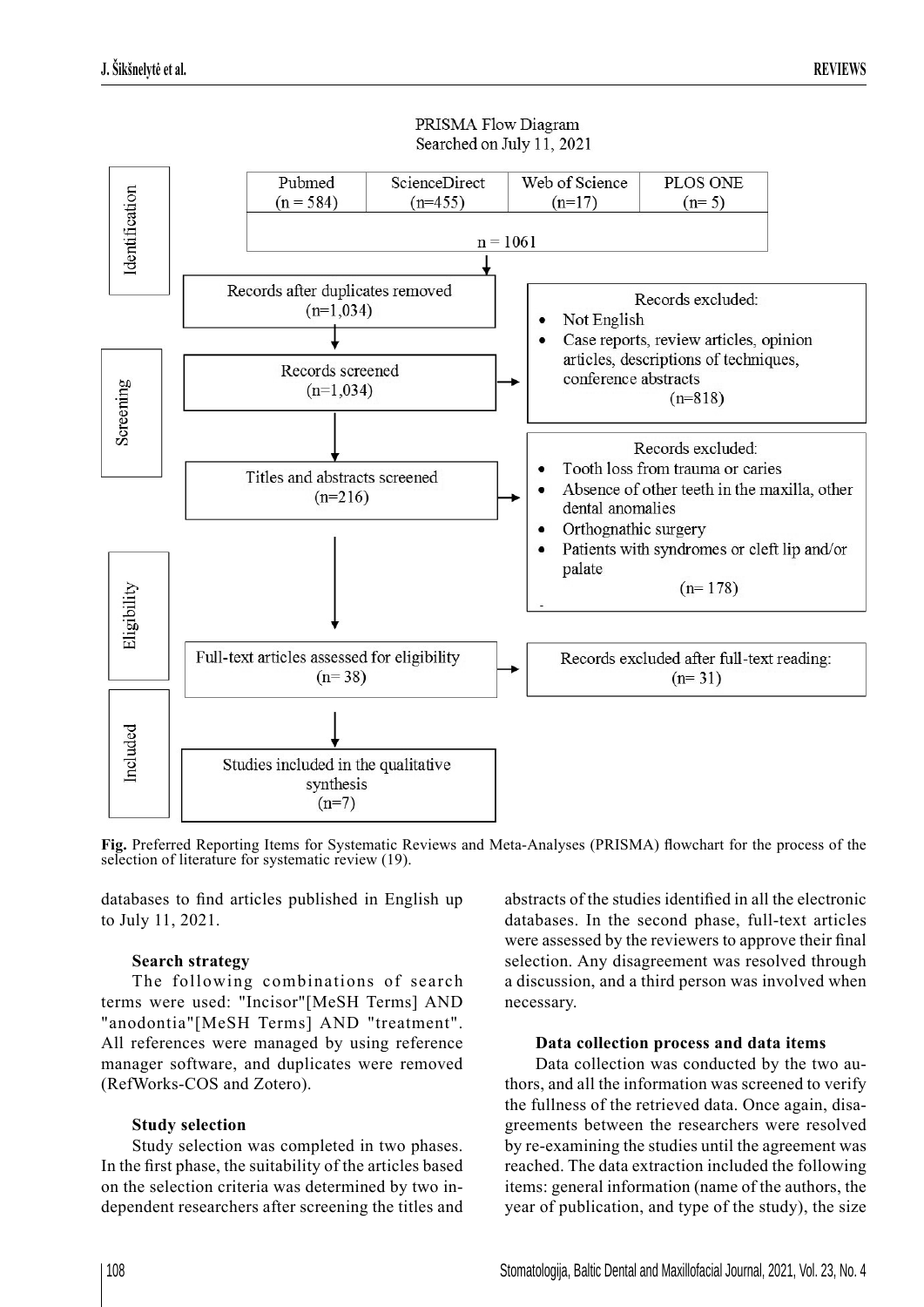of the studied groups, methods of measurement and treatment applied, the level of significance of the study, the obtained results, and follow-up (Table).

## **Risk of bias in individual studies**

The case-control studies were evaluated by two independent reviewers in accordance with the Newcastle - Ottawa Scale. This was a "star" system in which a study was assessed according to three broad perspectives: the selection of the study groups, the comparability of the groups, and the ascertainment of the exposure. A star was marked in each domain if this was identified as satisfactory in the study.

The quality of cross-sectional studies was evaluated using the Joanna Briggs Institute's (JBI) critical appraisal checklist for analytical crosssectional studies.

Disagreements were resolved through a discussion, and the third reviewer was included where necessary.

## **Summary measures**

As a result of the heterogeneity among the studies included in this systematic review, particularly in their designs and the variables evaluated, it was not possible to perform a meta-analysis.

# **RESULTS**

## **Study selection**

The initial search identified  $1,061$  studies. Duplicates were removed, and after screening the titles/ abstracts and according to the inclusion criteria, 38 potentially related studies were reviewed in depth. Finally, 7 studies were selected for this review (Figure).

## **Study characteristics**

Out of the 7 included studies, 2 were casecontrol studies, and 5 were cross-sectional studies. All of the studies compared and evaluated the outcomes of prosthetic replacement (PR) and space closure (SC) treatment methods for maxillary lateral incisor agenesis (MLIA). All of the selected studies estimated esthetics; in addition, 3 of them assessed periodontal health, 1 – TMJ dysfunction, and 1 assessed occlusion morphology disorders.

In total, 218 subjects were involved in the studies: 99 patients with space closure, 94 – with prosthetic replacement, and 25 patients were in the control group.

## **Risk of bias assessment**

The Newcastle-Ottawa Scale was adapted for the selected case-control studies, and the result of

the risk of bias assessment showed gaps in compatibility (study controls for other factors than age) and outcome (follow-up durations) domains. In addition, blinding of allocation and blinding of measures had not been done and could have contributed to biases.

Each cross-sectional study was evaluated as a low risk of bias using the Joanna Briggs Institute's (JBI) critical appraisal checklist for analytical crosssectional studies.

# **Esthetics**

All of the selected articles (13-19) estimated esthetics using intraoral photographs, questionnaires, and clinical examinations (Table). For the evaluation of the esthetic principles, several different scales were used: the visual analog scale (VAS), the Pink Esthetic Score (PES), the White Esthetic Score (WES), and the Likert scale and a questionnaire with a fixed set of 7 bipolar adjective pairs.

The articles indicated that treatment outcomes comparing esthetics of the results of either SC or PR were equally satisfying  $(14, 18, 19)$ , or SC was more acceptable than PR (13, 16, 17). However, there were no statistically significant differences between the groups. Only a study by Qadri *et al.* (15) found esthetics after SC to be statistically more pleasant. A web-based survey used 10 selected post-treatment intra-oral images of any patients who had been treated by either SC or PR to evaluate the attractiveness of the upper front teeth by the 5-point Likert scale. The esthetics was assessed by dentists and laypersons. As a result, the images of SC were selected as more attractive compared with the images of PR.

# **Periodontal status**

Three of the selected studies (14, 17, 19) assessed periodontal health by measuring tooth mobility, plaque index, probing depth, and bleeding when probing as well as gingival recession and papillary defect.

When comparing periodontal status between the groups, a study by Jamilian *et al.* (14) found that SC patients had better periodontal health. There were no significant differences in tooth mobility or plaque index between the SC and PR groups. However, significant infraocclusion of more than 1 mm was noticed in all PR patients, and probing depth was also significantly greater in this group. Meanwhile more black triangles were seen in the SC patients.

According to the study by Schneider *et al.* (17), no statistically significant difference in clinical periodontal health was noticed between the SC and PR patients, except for the gingival recession, which was significantly more common in the SC group, though no recession was greater than 2 mm.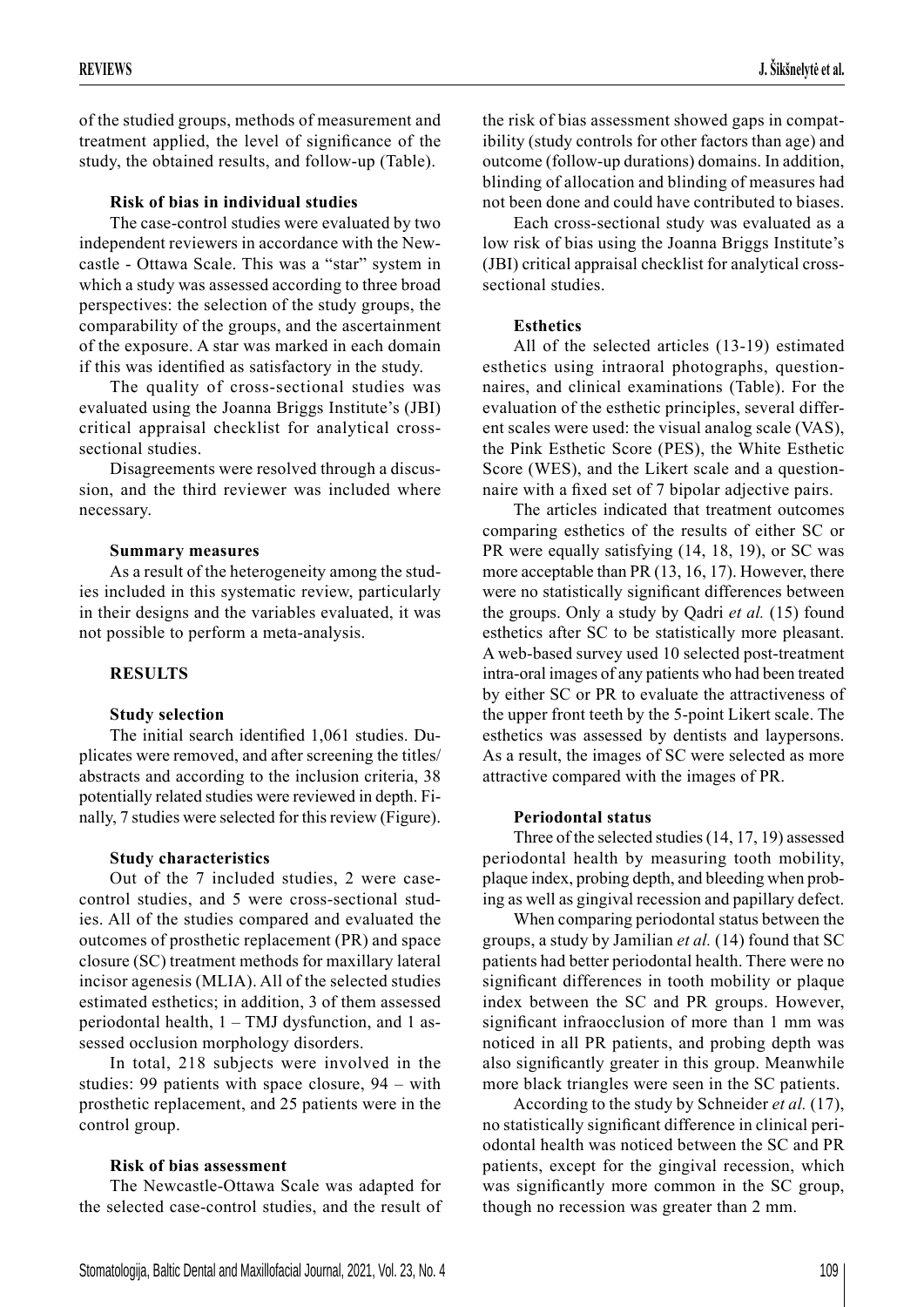|    | No. Study                                        | <b>Type</b>                              | Par-                                                               | Param-                                                                                                 | <b>Method of</b>                                                                                                                                                    | <b>Statisticalanalysis</b>                                                                                                                                                               | <b>Results</b>                                                                                                                                                                                                                                                                                                                                                              | <b>Follow-</b>                      |
|----|--------------------------------------------------|------------------------------------------|--------------------------------------------------------------------|--------------------------------------------------------------------------------------------------------|---------------------------------------------------------------------------------------------------------------------------------------------------------------------|------------------------------------------------------------------------------------------------------------------------------------------------------------------------------------------|-----------------------------------------------------------------------------------------------------------------------------------------------------------------------------------------------------------------------------------------------------------------------------------------------------------------------------------------------------------------------------|-------------------------------------|
|    |                                                  | of the<br>study                          | ticipants:<br>treatment<br>modalities                              | eters<br>evaluated                                                                                     |                                                                                                                                                                     | measurement (level of significance)                                                                                                                                                      |                                                                                                                                                                                                                                                                                                                                                                             | up:<br>mean<br>range                |
| 1. | De-<br>Marchi et control<br>al. 2014<br>(1)      | Case                                     | 68 patients: Aesthetics<br>26 SC, 20<br>PR, 22 CG                  |                                                                                                        | Intraoral<br>photographs/<br>Questionnaire<br>(VAS)                                                                                                                 | Fischer post hoc,<br>Mann-Whitney, Shap-<br>iro-Wilk, t test, Cron-<br>bach's α, Kolmogorov-<br>Smirnov, Multifacto-<br>rial, ANOVA, 1-way<br>ANOVA, Bonferroni<br>correction $(P=0.05)$ | SC group was more pleased SC:<br>with their smile than CG/<br>NS between the PR and CG PR:<br>and between SC and PR.                                                                                                                                                                                                                                                        | $3.9$ yrs<br>$3.5$ yrs              |
| 2. | Jamil-<br>ian <i>et al.</i><br>2015(2)           | A retro-<br>cross-<br>sectional<br>study | 20 patients: Aesthetics/<br>spective 10 SC, 10<br><b>PR</b>        | Periodon-<br>tal status/<br>Signs and<br>symptoms<br>of TMDs                                           | Questionnaire<br>(VAS)/ Clini-<br>cal examina-<br>tion (mobility,<br>PD, infraoc-<br>clusion, $PI$ )/<br>Radiological<br>exams                                      | T-test $P<0.05$                                                                                                                                                                          | The aesthetics satisfied<br>both groups equally./ PR: 1<br>implant is mobile, $12 \uparrow P$ D,<br>all PR elevated infraoc-<br>clusion> 1 mm, PI higher<br>in DI group. SC: 3 \PD./<br>No signs or symptoms of<br>TMDs in either group.                                                                                                                                    | SC and<br>PR > 5<br>yrs             |
| 3. | Qadri et<br>al. 2016<br>(3)                      | Cross-<br>study                          | 21 patients: Aesthetics<br>sectional 11 SC, 10<br><b>PR</b>        |                                                                                                        | Intraoral<br>frontal<br>photographs<br>(5-point Likert<br>scale)                                                                                                    | P < 0.05                                                                                                                                                                                 | Two-sided paired t test Aesthetics after SC is statis- Not re-<br>tically more pleasant.                                                                                                                                                                                                                                                                                    | ported                              |
| 4. | Schnei-<br>der <i>et al.</i><br>2016(4)          | Case-<br>control                         | 9 patients:<br>3 SC, 3 PR,<br>3 CG                                 | Aesthetics                                                                                             | Intraoral<br>frontal<br>photographs<br>(7 adjectives<br>pairs)                                                                                                      | Tukey's post hoc tests,<br>ANOVA, D'Agostino-<br>Pearson's test, Lev-<br>ene's test $P<0.05$                                                                                             | Dentists rank PR and SC<br>equally aesthetic, layper-<br>sons choose SC.                                                                                                                                                                                                                                                                                                    | SC and<br>PR:<br>$6 - 12$<br>months |
| 5. | Schnei-<br>der <i>et al.</i><br>2018(5)          | A retro-<br>cross-<br>sectional<br>study | 32 patients: Aesthetics/<br>spective 16 SC, 16<br><b>PR</b>        | status                                                                                                 | Intraoral<br>Periodontal photographs<br>(PES, WES)/<br>Questionnaire<br>(VAS)/ Clini-<br>cal Examina-<br>tion (PI, BOP,<br>PD, recession)/<br>Radiological<br>exams | Mann-Whitney's<br>U test, MANOVA,<br>ANOVA, Wilcoxon<br>test, One-tailed Spear-<br>man's test, Pearson's<br>chi-square test $p<0.05$ .                                                   | PES> SC and WES><br>PER (NS between the two<br>groups), VAS both gr equal-<br>ly./ SC: 8 patients noticed<br>$discoloration, 2 patients -$<br>pulp necrosis, 13 \tip-IPI, 9<br>BOP, $3x >$ recessions in<br>PER. PR: 14 <sup><math>\uparrow</math></sup> PI, 11 BOP,<br>all patients PD 2-3 mm (PI,<br>BOP, pockets $-$ NS).                                                | SC and<br>PR > 5<br><b>yrs</b>      |
| 6. | Morad-<br>poor et<br>al. 2018<br>(6)             | cross-<br>sectional<br>study             | A retro-24 patients: Aesthetics<br>spective 11 SC, 13<br><b>PR</b> |                                                                                                        | Intraoral<br>photographs<br>(PES)                                                                                                                                   | Mann-Whitney's U                                                                                                                                                                         | Aesthetics NS between the Not re-<br>test, Fisher's Exact Test SC and PR groups based on ported<br>PES criterion. The only sig-<br>nificant difference existed<br>between the two treatments<br>in terms of distal papilla,<br>where the ranked mean and<br>median in PR <sc.< td=""><td></td></sc.<>                                                                       |                                     |
| 7. | Josefs-<br>son and<br>Lindsten, study<br>2019(7) | Cross-                                   | sectional 22 SC, 22<br>PR                                          | 44 patients: Aesthetics/ Interviews/<br>Periodontal Clinical<br>Status/<br>Occlusal<br>morphol-<br>ogy | examination<br>(recession,<br>BOP, papilla<br>formation ac-<br>cording to<br>Jemt)                                                                                  | Pearson's chi-square<br>test, Fisher's test,<br>$P < 0.05$ .                                                                                                                             | NS aesthetic differences be- SC and<br>tween the groups./ Gingival PR>5<br>color was better in the SC<br>$group, crown\ color - in\ the$<br>PR group, gingival reces-<br>sion was more common in<br>$PR$ , BOP – in SC group,<br>and papillary defect $-$ in PR<br>group./ The upper incisors<br>were more proclined, and<br>strained lip closure was<br>more common in PR. | <b>yrs</b>                          |

**Table.** Data extracted from studies in this systematic review

SC – orthodontic space closure, PR – prosthetic replacement, CG – control group, ANOVA – analysis of variance, MANOVA – multivariate analysis of variance, PD – probing depth, PI – plaque index, BOP – bleeding on probing, VAS – Visual Analog scales, PES – Pink Esthetic Score, WES – White Esthetic Score, NS – not significant.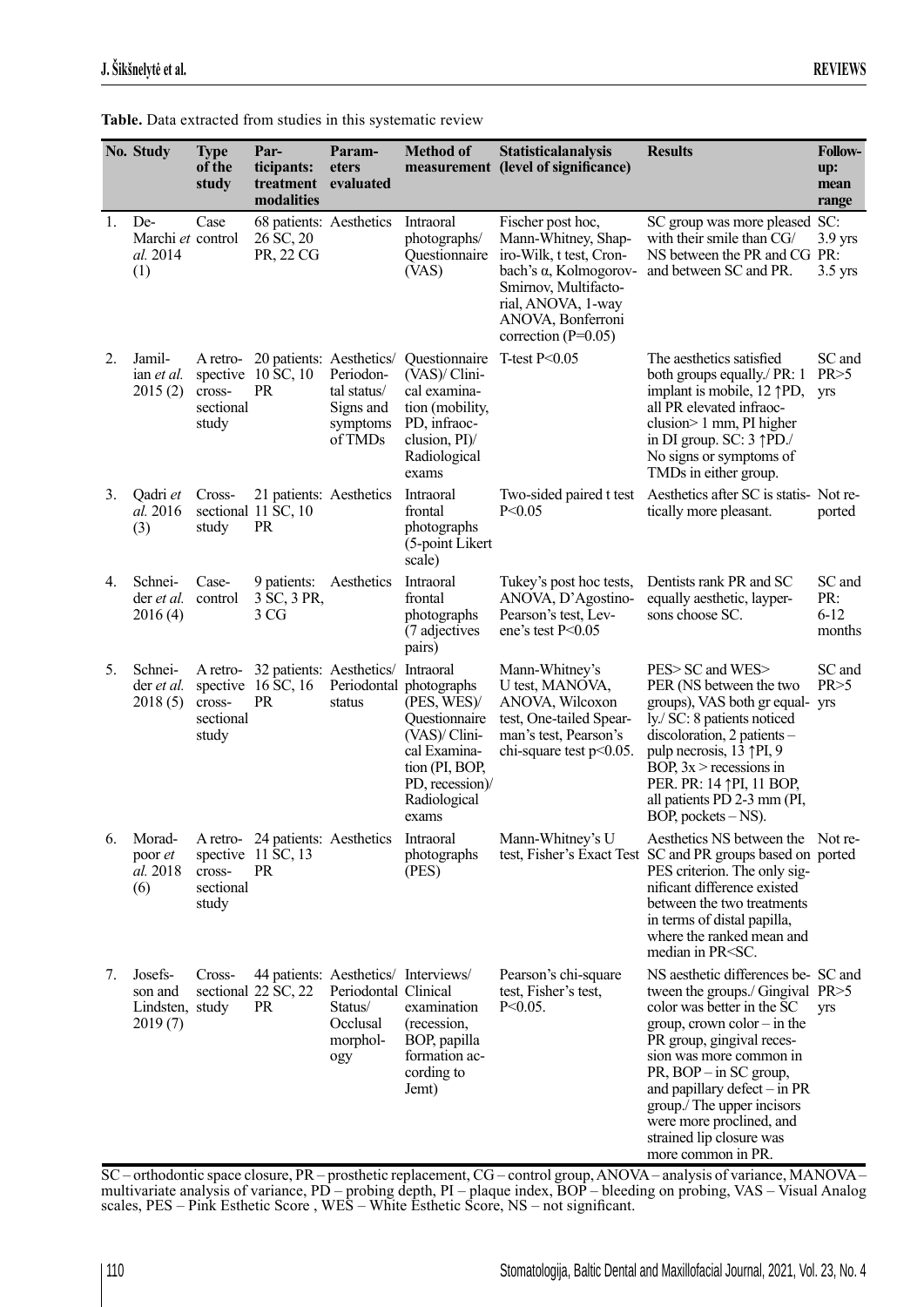Joseffson and colleagues (19) found gingival recession and papillary defect to be more common in the PR group, although bleeding when probing was more frequent in patients who had space closure. However, no significant differences were found for all these variables. Only discolored gingiva was significantly more recurrent in PR patients.

#### **TMJ and occlusion morphology disorders**

One of the studies (14) also investigated if there were any temporomandibular joint dysfunctions after treatment by giving the subjects an anamnestic questionnaire to fill. No TMJ dysfunctions were observed. Another study (19) looked for occlusion morphology disorders evaluating sagittal dental relationship, overjet and overbite, inclination of maxillary incisors, and midline in the upper jaw. The article stated that the prevalence of occlusion morphology disorders had no statistically significant differences between the SC and PR groups, except for significantly more proclined upper incisors and strained lip closure being significantly more frequent in the PR group than in the SC group (19).

#### **DISCUSSION**

There are some controversies in the literature regarding the two MLIA treatment methods: orthodontic space closure and prosthetic replacement. It has been found that while a large proportion of general dentists believe that the restorative method provides the best esthetic solution, many PR images are not classified as the most attractive results (20). Both treatment options are available to most patients (19). These methods do not differ significantly in terms of the prevalence of occlusion morphology disorders or temporomandibular dysfunction (TMD) (14). However, there are compromises between the function, esthetics, and periodontal health (3).

One of the benefits of SC is that the treatment can be completed at an early age, and no artificial material needs to be added to the jaw. In addition, the result is natural, and all of the changes will also be natural in the long term, unlike what may happen in the presence of a foreign body. SC procedures require moving the maxillary premolar into the canine's place and moving the canine next to the central incisor and camouflaging it as a lateral incisor (14). The formation of the maxillary canines, making them look more similar to the lateral incisors, has shown a great improvement in the esthetics of subjects who underwent the space closure, at least in the dentists' opinion (21).

Replacing missing lateral incisors using implants and implant-supported crowns is thought to be the optimal solution, considering the possibility of obtaining an ideal bite and an indisputable advantage – avoiding any damage to the adjacent teeth (14). Dental implants screwed into the anterior upper segment and restored prosthetically also showed satisfactory esthetic results and were positively evaluated by the patients (5). Eventually, implant-supported treatment might be appropriate for the group of patients with highly noticeable color differences between maxillary canines and central incisors, as well for the ones that have a steady Class I relationship between molars or congenitally missing teeth in the quadrant that also have to be replaced  $(22)$ .

Our analysis of the esthetic outcomes after either orthodontic space closure or prosthetic rehabilitation treatment produced slightly different results to compare with the systematic review by Silveira *et al.* (8). Silveira and colleagues concluded that space closure was evaluated better esthetically than prosthetic replacements was, although the authors indicated numerous limitations of the studies they had analyzed (8). Our systematic review showed that the majority of the studies included in the review did not find any statistically significant differences in the esthetics between the SC and PR groups. Other articles  $(11, 23, 24)$  also made no final conclusions about the esthetic superiority of SC over prosthodontic intervention, which indicates that more studies with direct comparisons are required.

Considering the orthodontic space closure and canine substitution method, there is quite a challenge in achieving an acceptable esthetic outcome due to the inherent size, shape, and shade differences between maxillary canines and lateral incisors (25). On the other hand, implantation and prosthetic replacement may have much more esthetic-periodontal aspects, as most implant-supported crowns lack an interdental papillary fill  $(26)$ , result in vestibular gingival retraction, darkening of the overlying labial gingiva, and infraocclusion of the implant. Besides, there are reports of bone loss around the implants, with high variability among the patients  $(27, 28)$ . Different anatomical biotypes of the mouth with different structure (bone volume, papilla size, and arch form) determine the prognosis of the treatment (29). Probably the greatest disadvantage of the implantation and prosthetic replacement is that adolescents have to wait many years after orthodontic treatment until the completion of facial growth when the implant can be inserted. During this time, temporary restorations have to be used, which may create additional problems.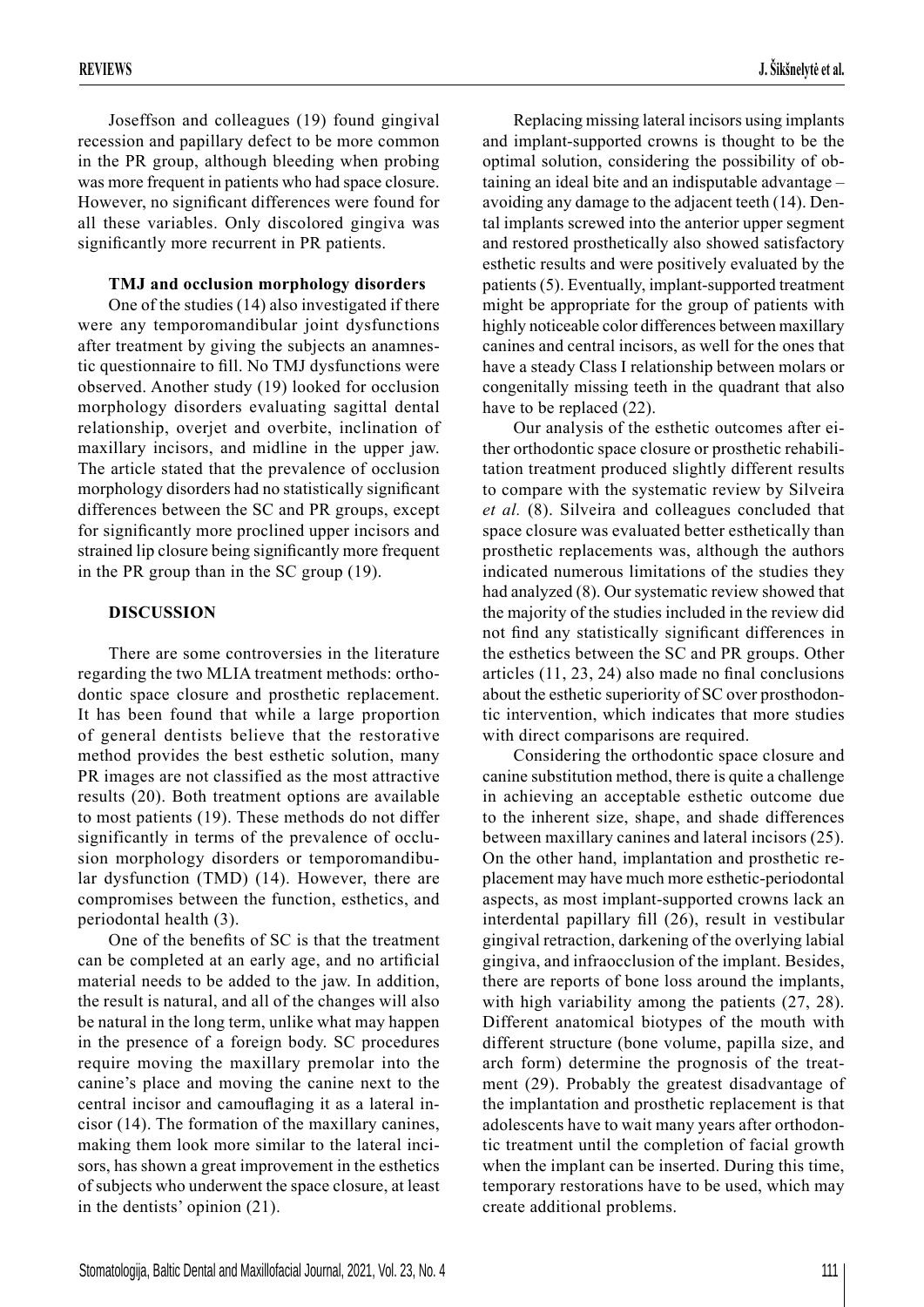For a long time, clinical studies estimating treatments for maxillary lateral incisor agenesis have preferred the mesialization and re-contouring of the canine because of the periodontal issues found in subjects treated with prosthetic replacements (30, 31). These negative aspects include a higher prevalence of gingival inflammation, increased probing depth, and resorption of the labial cortical plate (32). Silveira *et al.*(8) reported that implant-supported restorations had lack of filling by the papilla in the interdental space between the central and lateral incisors. Other studies also found SC patients to have better periodontal health (3, 24), as the PR group frequently suffered from accumulation of plaque and gingivitis. The studies we analyzed only highlighted significant differences in infraocclusion, probing depth (14), and discolored gingiva (19) in the PR group as well as gingival recession (17) manifested in SC patients. Nevertheless, based on only three of the studies that investigated periodontal status and were included in our review, it is still difficult to state firmly which of the treatment methods is superior considering patients' periodontal health, and therefore, more clinical trials are needed.

TMJ dysfunction disorders either did not occur or were insignificant, and our findings corresponded to those of Silveira *et al.* (8), Robertsson *et al.* (3), Muhamad *et al.* (24), who also reported that neither of the treatments impaired temporomandibular joint function. Equally, no statistically significant difference was found between the two groups in occlusion morphology disorders, according to the study we analyzed (19). There was no difference in midline shift between PR and SC patients. This must be considered a good result, as some of the cases had a unilateral missing lateral incisor, which sometimes might result in asymmetry (3, 33).

Eventually, on the basis of the literature reviewed, the preferable treatment option for patients with maxillary lateral incisor agenesis, whenever possible, should be the orthodontic space closure, though more prospective controlled studies are needed to prove its superiority over the prosthetic rehabilitation. In addition, whatever treatment option may be chosen, a multidisciplinary team and an orthodontist as a part of it, is indispensable to restore the shape and proportionality of the smile and to contribute to both the functional and the esthetic re-establishment of the patient (25).

#### **STUDY LIMITATIONS**

Statistical analysis for this review was not performed, and there was a heterogeneity among the studies included in this systematic review, particularly in their designs and the variables evaluated. In addition, case-control studies were of a high risk of bias with small sample sizes, there was an incompatibility between the compared groups and a lack of blinding of the evaluation (when possible), and the selected studies either had relatively short follow-up time or it was not reported.

#### **CONCLUSIONS**

1. The treatment of maxillary lateral incisor agenesis by orthodontic space closure resulted in more favorable esthetics compared with the prosthetic replacement. However, there were no statistically significant differences between the groups.

2. The influence of these treatment methods on periodontal health remains debatable, as there is no common opinion considering the articles included in this review.

3. No signs or symptoms of TMJ dysfunction were noticed in any of the patients treated with either orthodontic space closure or prosthetic replacement, and no statistically significant differences in occlusion morphology disorders were found between the SC and PR groups.

4. If both treatment alternatives are available, space closure is preferable, although high-quality clinical trials are needed to find more evidence.

## **STATEMENT OF CONFLICTS OF INTEREST**

The authors state no conflict of interest.

#### **REFERENCES**

- 1. Hashim HA, Al-Said S. The prevalence and distribution of hypodontia in a sample of Qatari patients. J Orthod Sci 2016 Jan-Mar;5(1):1-6.
- 2. Polder BJ, Van't Hof MA, Van der Linden, Frans P. G. M., Kuijpers-Jagtman AM. A meta-analysis of the prevalence of dental agenesis of permanent teeth. Community Dent Oral Epidemiol 2004 -06;32(3):217-226.
- 3. Robertsson S, Mohlin B. The congenitally missing upper lateral incisor. A retrospective study of orthodontic space

closure versus restorative treatment. Eur J Orthod 2000 -12;22(6):697-710.

- 4. Van der Geld P, Oosterveld P, Van Heck G, Kuijpers-Jagtman AM. Smile attractiveness. Self-perception and influence on personality. Angle Orthod 2007 -09;77(5):759-765.
- 5. Davis LG, Ashworth PD, Spriggs LS. Psychological effects of aesthetic dental treatment. J Dent 1998 -09;26(7):547-554.